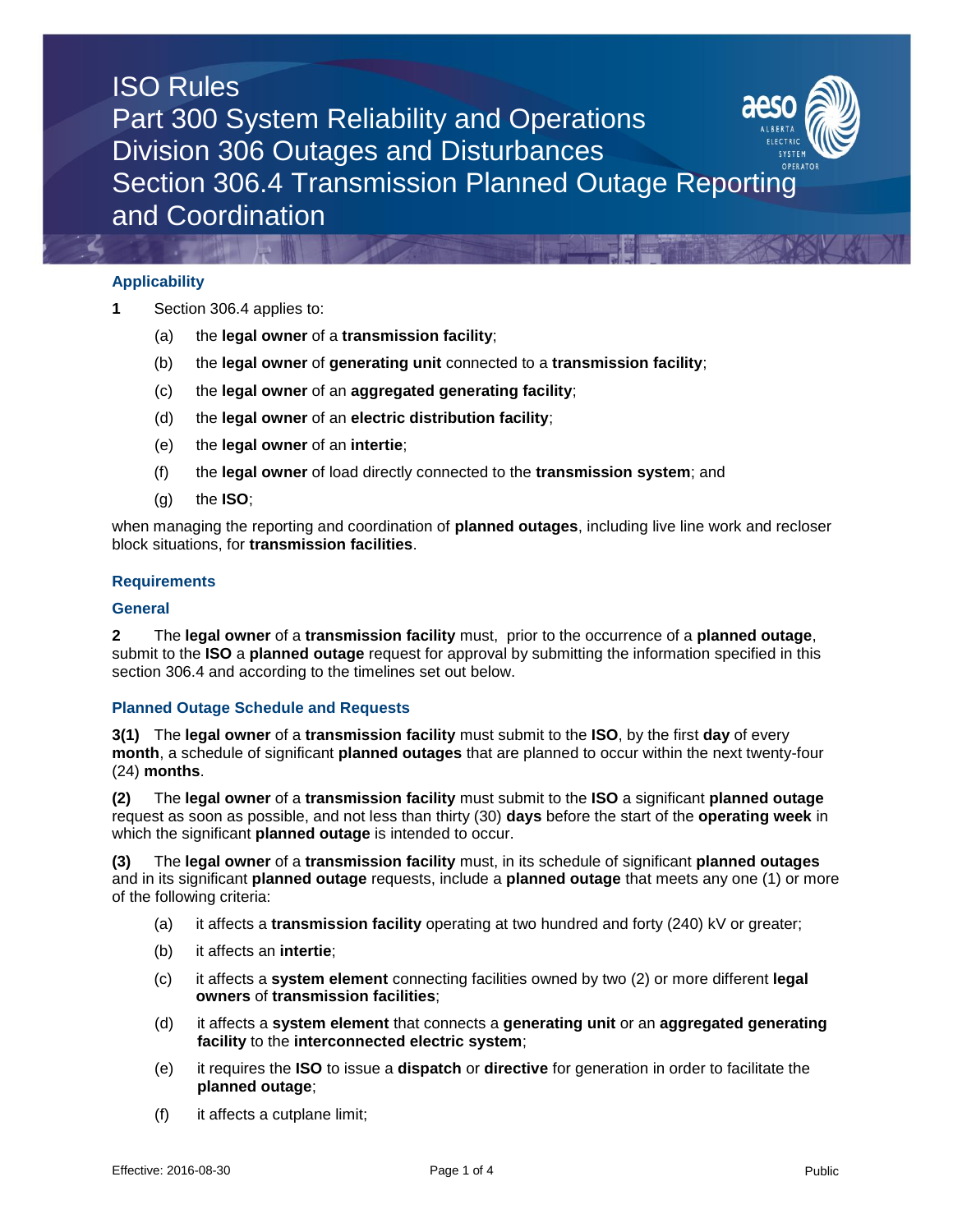

- (g) it limits or reduces the operability of a synchronous condenser, static VAr compensator, static compensator or other similar dynamic device; or
- (h) it affects high voltage direct current facilities.

**(4)** The **legal owner** of a **transmission facility** must submit to the **ISO** a non-significant **planned outage** request no later than 12:00 noon on Tuesday in the week before the **operating week** in which the non-significant **planned outage** is intended to occur.

**(5)** The **legal owner** of a **transmission facility** must, on the Tuesday before each **operating week** and prior to 12:00 noon, resubmit to the **ISO** all **planned outage** requests that the **legal owner** intends to conduct in the following **operating week**.

### **Changes to Requests and Cancellations**

**4(1)** The **legal owner** of a **transmission facility** must submit to the **ISO** any changes to a previously submitted **planned outage** request, including cancellations, as soon as possible, and no later than 10:00 am on the **business day** before the first **day** impacted by the intended change to the previously submitted **planned outage** request.

**(2)** The **legal owner** of a **transmission facility** must, if it is unable to comply with subsection 4(1), submit to the **ISO** a cancellation of a **planned outage** request as soon as possible after the deadline set out in subsection 4(1), and provide a reason as to why it was unable to submit the cancellation by that deadline.

### **Outage Pre-Work and Information**

**5(1)** The **legal owner** of a **transmission facility** must, prior to submitting to the ISO any **planned outage** request or a change to a previously submitted **planned outage** request:

- (a) coordinate the **planned outage** with other affected **legal owners**;
- (b) perform a **contingency** assessment of the **planned outage**, considering conditions throughout the duration of the **planned outage,** and develop plans to mitigate any concerns identified; and
- (c) determine the **planned outage** does not conflict with any other **planned outage**.

**(2)** The **legal owner** of a **transmission facility** must, as part of any **planned outage** request, provide **planned outage** information to the **ISO** in the form the **ISO** specifies, including the following:

- (a) the **transmission facility** being taken out of service;
- (b) dates and times, indicating the start of switching to isolate a facility and the end of switching to return the facility to service;
- (c) nature of work and any related **system elements** that will be affected;
- (d) details of the **contingency** assessment and any mitigation plans;
- (e) confirmation of coordination with all affected **legal owners**;
- (f) isolation points energized at greater than 25 kV; and
- (g) time to restore the **transmission facility** in an emergency.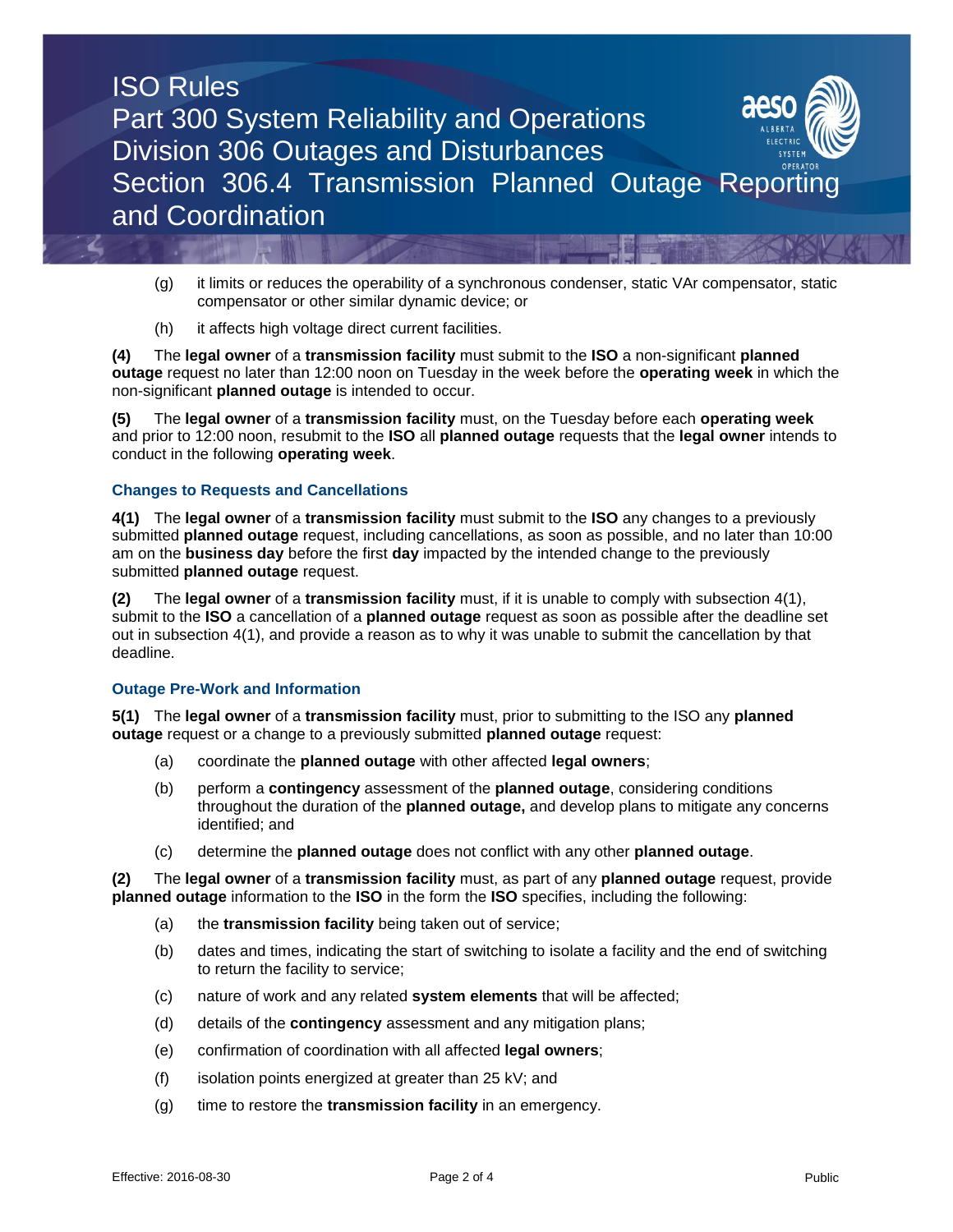# ISO Rules Part 300 System Reliability and Operations Division 306 Outages and Disturbances Section 306.4 Transmission Planned Outage Reporti and Coordination

### **ISO Assessments**

**6(1)** The **ISO** must, no later than the start of the **operating week** in which the **planned outage** is to occur, assess:

- (a) in the case of a significant **planned outage**:
	- (i) a **planned outage** request submitted prior to ninety (90) **days** before the start of the **operating week** in which the **planned outage** is to occur; and
	- (ii) a change to a **planned outage** request, previously submitted pursuant to subsection 6(1)(a)(i), that is submitted prior to thirty (30) days before the start of the **operating week** in which the change is to occur; and
- (b) in the case of a non-significant **planned outage**, a **planned outage** request, and any change to such request, that is submitted prior to 12:00 noon on Tuesday in the week before the **operating week** in which the **planned outage** or the change, as applicable, is to occur.

**(2)** The **ISO** may assess a change to a **planned outage** request that is submitted in accordance with subsection 4, but that is submitted later than the timelines specified in subsection 6(1).

**(3)** The **ISO** must, if it assesses a **planned outage** request or any change to such request, do so by taking into account:

- (a) the **reliability** of the **interconnected electric system**;
- (b) potential impacts to **market participants**;
- (c) coordination of the **planned outage** with other affected **legal owners**; and
- (d) coordination of the **planned outage** with other anticipated conditions on the **interconnected electric system**.

### **ISO Approvals**

**7(1)** The **ISO** must approve a **planned outage** request or any changes to such request, excluding cancellations, if the **ISO**:

- (a) assesses the **planned outage** request, or any change to such request, as set out in subsection 6; and
- (b) determines that the **planned outage** can be conducted without adversely affecting the **reliability** of the system or the fair, efficient and openly competitive operation of the market.

**(2)** The **ISO** must, if it approves a **planned outage** request or any change to such request, communicate such approval via an approved outage report posted on the AESO website.

**(3)** The **ISO** must approve a **planned outage** request and any change to such request in order for the **planned outage** to proceed.

**(4)** The **ISO** may, based on real time **reliability** requirements of the **interconnected electric system**  and necessary **ISO** operational flexibility, cancel any **planned outage** it has already approved under subsection 7(1) by providing written or verbal notice to the **legal owner** of the **transmission facility**.